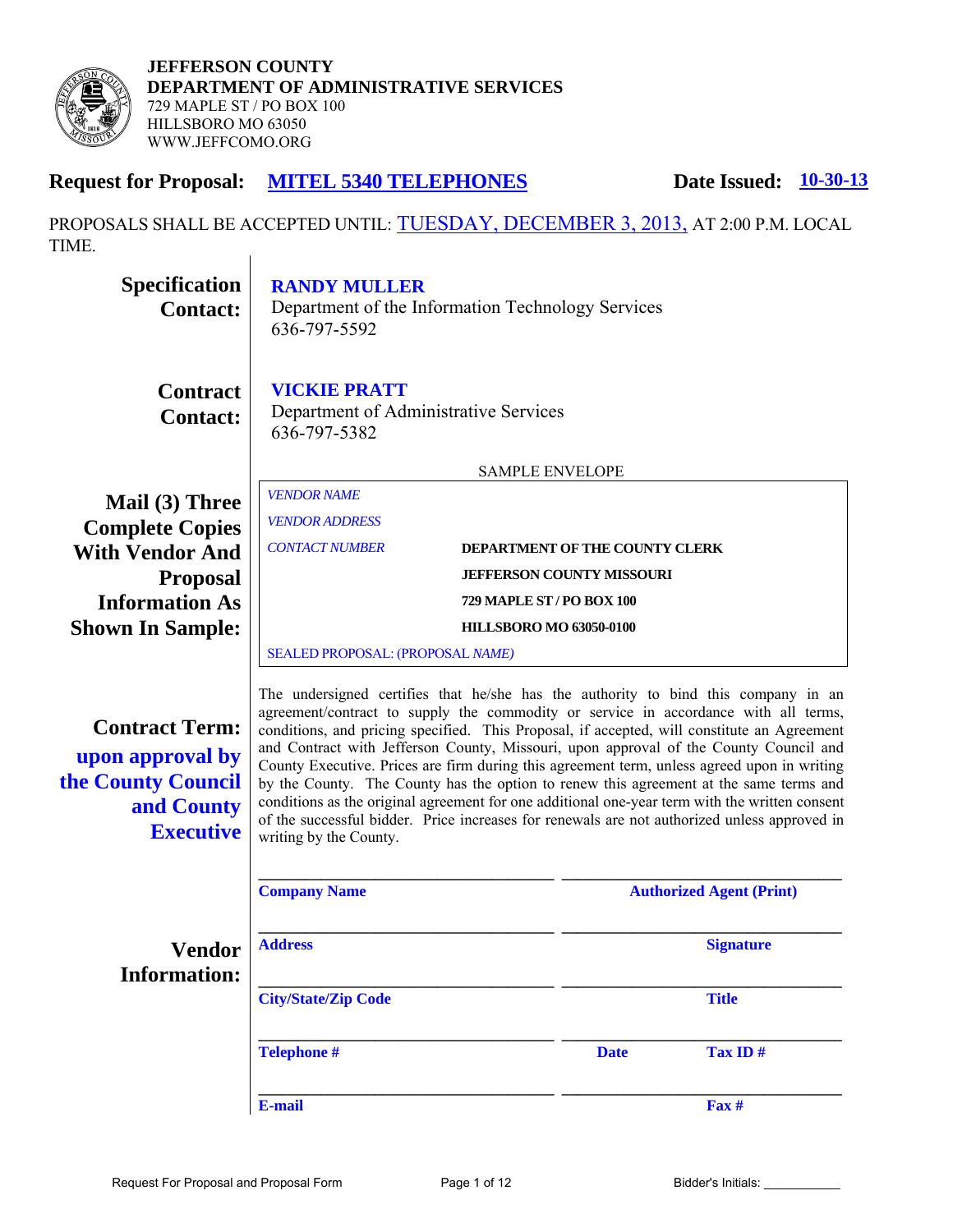# **TABLE OF CONTENTS:**

| <b>Legal Notice and Request for Proposal</b> | Page 1  |
|----------------------------------------------|---------|
| <b>Table of Contents</b>                     | Page 2  |
| <b>Proposal Requirements</b>                 | Page 3  |
| <b>Proposal Form and Contract</b>            | Page 5  |
| <b>Affidavit</b>                             | Page 8  |
| <b>Specifications</b>                        | Page 10 |
| <b>Exceptions to Proposal</b>                | Page 10 |

# **REQUIRED DOCUMENTS\***

**Current and valid Certificate of Insurance or binder showing required insurance coverage must be provided with each bid.** 

**(County must be added as additional insured if awarded)** 

**Bid deposits/bonds must be in the exact amount as stipulated in the bid.** 

**Proof that Bidder does not owe delinquent real or personal property in Jefferson County (tax receipts for past 3 years)** 

**Obtain receipts at http://jeffersonmo.devnetwedge.com** 

**Or** 

**A notarized affidavit stating that the applicant does not own any real or personal property in Jefferson County on company letterhead.** 

**A Notarized affidavit of work authorization and current business entity status with E-verification documentation (pages 9 & 10).** 

**Agreement to be executed by the County upon approval by the County Council and County Executive (Bidder is required to complete company information and execute signature).** 

# **\*BIDS WILL BE REJECTED IF REQUIRED DOCUMENTATION IS NOT INCLUDED OR COMPLETED**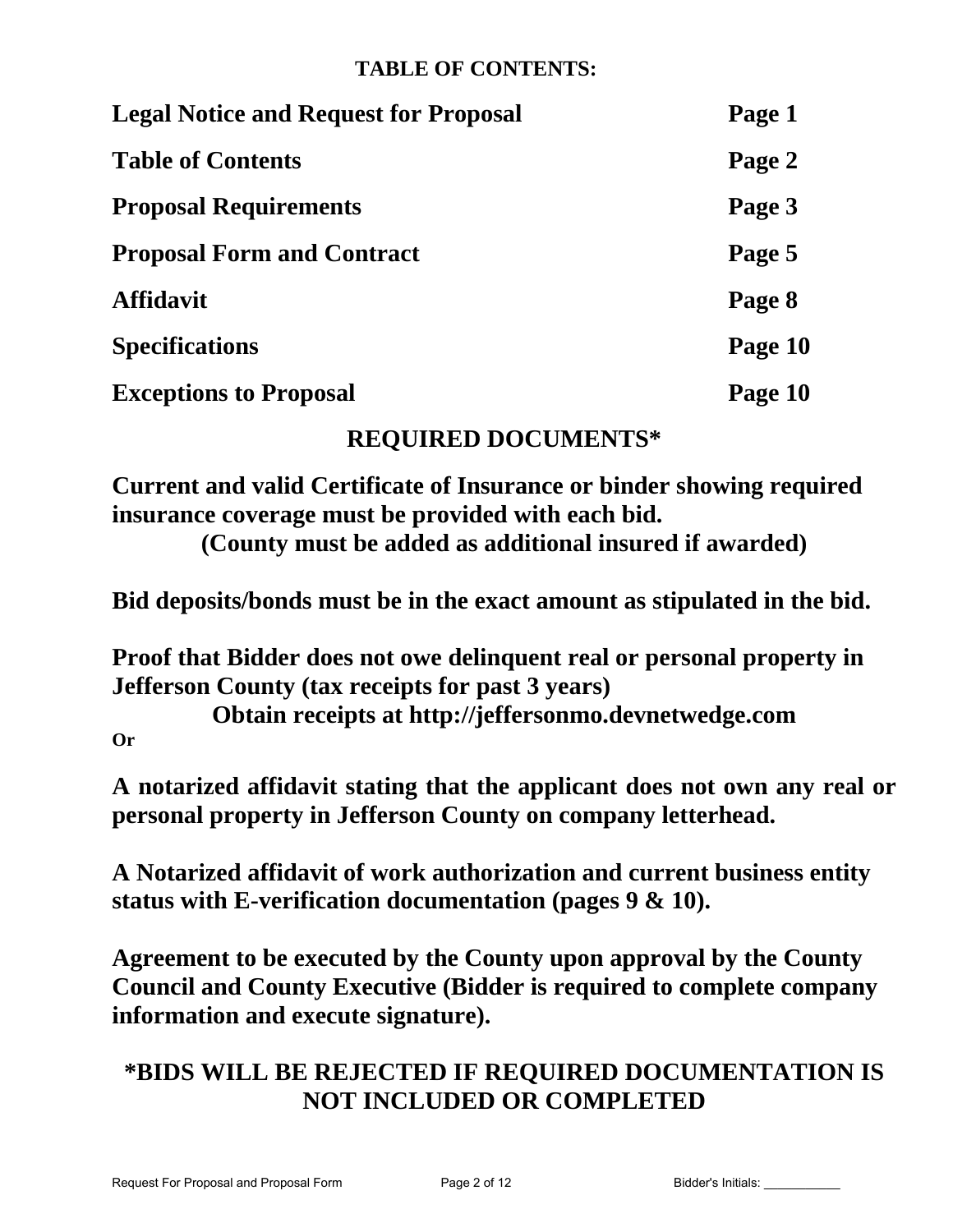### **PROPOSAL REQUIREMENTS**

#### Bidder shall initial all pages and return where the Bid Document denotes "BIDDER"S INITIALS: \_\_\_\_\_"

#### **A. PROPOSAL SUBMISSION:**

Submit proposal form in triplicate (three copies) with specification pages, if applicable. No facsimile or electronic proposals shall be accepted and shall be rejected. A fully executed Affidavit is required by Section 285.530 RSMo and shall be submitted with the proposal form. A copy of the Affidavit is attached hereto. Failure to execute the Affidavit shall result in the proposal being rejected. Vendor shall comply with the requirements of Sections 285.525 to 285.555 of the Revised Statutes of the State of Missouri. If any part of the work is subcontracted, each subcontractor shall comply with the same requirements of this specification. No contractor shall knowingly employ, hire for employment, or continue to employ an unauthorized alien to perform work within the State of Missouri. Vendor and any of its subcontractors, shall, by sworn affidavit and provision of documentation, affirm their enrollment and participation in a federal work authorization program with respect to the employees working in connection with the contracted services. Vendor and its subcontractors shall also sign an affidavit affirming that they do not knowingly employ any person who is an unauthorized alien.

Prevailing Wage Vendor and its subcontractors shall pay not less than the prevailing hourly rates of wages, as determined by the Labor and Industrial Relations Commission of Missouri. Vendor shall abide by the most current Annual Wage Order published by the Missouri Department of Labor and Industrial Relations or other similar resources and publications. Failure to comply with any provision, provide any required documentation, insurance forms or deposits or bonds in exact amounts or any other term or condition that is not in strict conformance shall result in the bid being rejected.

#### **B. BASIS OF PROPOSAL AWARD:**

Award may be made on an item-by-item basis to the lowest and best proposals or award may be made to the lowest and best proposal total, whichever is in the best interest of the County. County may reject any or all proposals for any reason and may waive any informality. Proposals submitted from a Missouri State Contract shall include a copy of the State Contract with the proposal.

It is further agreed that the Contract shall not be valid and binding upon the County until approved by the County Counselor, as to legal form and is subject to the Ordinances, Resolutions and Orders of Jefferson County, Missouri, and State and Federal Law. If no proposal or proposals have been awarded by the County Council within forty-five (45) days following the opening of the proposal then all proposals will be deemed rejected.

#### **C. PROPOSAL PREPARATION:**

- 1. Vendors are responsible for examination of drawings, specifications, schedules and instructions.
- 2. Each Vendor shall furnish the information required by the invitation. The vendor shall sign all required documents. All deletions and erasures shall be initialed
- 3. Alternate proposals for supplies or services other than specified shall not be considered unless authorized by invitation.
- 4. Vendor shall state a definite time for delivery of goods or for performance of services unless otherwise specified in the Request for Proposal.
- 5. When specified, samples must be timely submitted and at no expense to the County.
- 6. Failure to adhere to all requirements may result in the response being disqualified as non-responsive.

#### **D. MODIFICATION OR WITHDRAWAL OF PROPOSALS:**

Proposals may be modified or withdrawn prior to the exact hour and date specified for receipt of proposals, provided the modification or withdrawal is in writing and is delivered in the same manner as a proposal submission.

#### **E. LATE PROPOSALS:**

It is the responsibility of the vendor to deliver his proposal or proposal modification on or before the date and time of the proposal closing to the Department of the County Clerk of Jefferson County. Proposals received late will be rejected and returned unopened to the vendor.

#### **F. PROPOSAL DEPOSITS/BONDS:**

Proposal Deposits/Bonds are not required unless specified in the Specifications. Proposal deposits/Bonds must be in the exact amount as stipulated in the bid.

#### **G. MATERIAL AVAILABILITY:**

Vendors must accept responsibility for verification of material availability, product schedules and other pertinent data prior to submission of proposal and delivery time. It is the responsibility of the vendor to notify the County immediately if the materials specified are discontinued, replaced, or not available for an extended period of time. All materials ordered by the County, shall be as needed. A sample of materials may be requested.

#### **H. ALTERNATE PROPOSALS:**

Where required, vendors must submit complete specifications on all alternate proposals with the proposal form. Alternate proposals without complete specifications may be rejected. Alternate proposals and exceptions to proposal clauses must be clearly noted on the proposal form. The County may accept or reject alternate proposals; whatever is most advantageous to the County.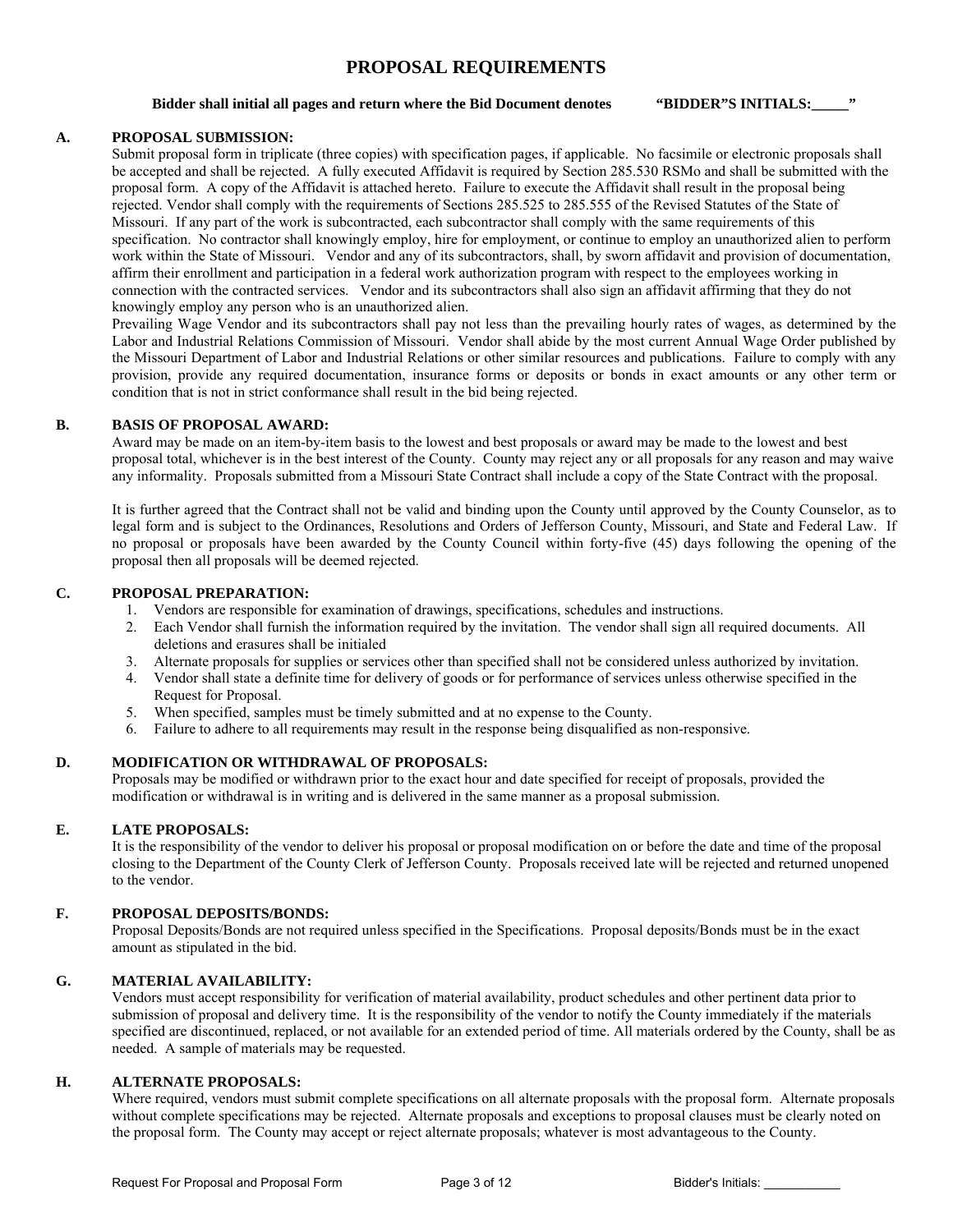#### **I. INCORPORATION OF DOCUMENTS:**

 The terms of the proposal invitation, proposal specifications, proposal form are and shall be incorporated into the contract as if fully setout therein.The Proposal, if accepted and approved by the County Council and County Executive shall constitute the terms of a Contract or Agreement with Jefferson County, Missouri, subject to any further Amendments, Memoranda or other documents or specifications which must be set forth in writing and signed by all parties.

#### **J. ADDENDA:**

Addenda to proposal specifications are incorporated by reference as if fully setout herein. It is the responsibility of the vendor to insure and verify that they are in receipt of and completed all attached addenda's prior to submission of proposal forms. Verification is made by contacting the Department of Administrative Services or by reviewing the County Web Site. (www.jeffcomo.org).

#### **K**. **INSURANCE:**

 The Vendor/Contractor shall purchase and maintain insurance with an insurance company licensed to do business in the State of Missouri or in the state where the vendor is incorporated or otherwise licensed to do business and which shall remain, at all times during the term of any contract with the County, in full force and effect. Preference will be given to a Vendor/Contractor who provides insurance with an insurance company licensed to do business in the State of Missouri, but in any event said Vendor/Contractor shall provide said insurance at it's own expense. Such insurance shall be provided as will protect the Vendor/Contractor from claims which may arise out of or result from the Vendor/Contractor's execution of the work, whether such execution be by himself, his employees, agents, or by anyone for whose acts any of them may be liable. If any such work covered by the Contract is to be performed on County owned or leased premises, the Vendor agrees to carry liability and workman's compensation insurance, satisfactory to the County, and to indemnify the County against all liability, loss, and damage arising out of any injuries to persons and property caused by the Vendor, his sub-contractors, employees or agents. The insurance coverage shall be such as to fully protect the County and the general public from any and all claims for injury and damage resulting by any actions on the part of the Vendor/Contractor or its' forces as enumerated above. All policies must name the County as an additional insured and provide for thirty (30) days written prior to any material changes or cancellation. Any disputes regarding a breach, insurance amounts, liability, coverage, lapse or otherwise shall be litigated in the Circuit Court of Jefferson County, Missouri and the same shall be incorporated into any Contract agreed to by the parties.

 THE COUNTY REQUIRES A CURRENT AND VALID CERTIFICATE OF INSURANCE OR BINDER SHOWING REQUIRED INSURANCE COVERAGE MUST BE PROVIDED WITH EACH BID. JEFFERSON COUNTY MUST BE ADDED AS AN ADDITIONAL INSURED AFTER AWARD OF THE BID. ANY LAPSE IN INSURANCE COVERAGE OR CANCELLATION THEREOF BY THE CONTRACTOR OR SUB-CONTRACTORS DURING THE TERMS OF THE CONTRACT SHALL IMMEDIATELY BE DEEMED A MATERIAL BREACH UNDER THE TERMS OF ANY CONTRACT.

#### A. ( X ) Required ( ) Not Required **Comprehensive General Liability Insurance**

 The Vendor/Contractor shall maintain and keep in full force and effect during the terms of this Contract such comprehensive general liability insurance as shall protect them from claims which may arise from operations under this Contract, whether such operations be by themselves or by anyone directly or indirectly employed by them. The amounts of insurance shall be not less than \$1,000,000.00 combined single limit for any one occurrence covering both bodily injury and property damage, including accidental death.

#### B. ( X ) Required ( ) Not Required **Professional Liability Insurance**

 The Vendor/Contractor shall provide the County with proof of Professional Liability Insurance, which shall protect the County against any and all claims, which might arise as a result of the operation of the Vendor/Contractor in fulfilling the terms of this Contract during the life of the Contract. The minimum amounts of such insurance will be \$1,000,000.00. Should any work be subcontracted, these limits will also apply.

#### C. ( X ) Required ( ) Not Required **Worker's Compensation Insurance:**  per Missouri Revised Statutes Chapter 287

 The Vendor/Contractor or his sub-contractor or contractors, shall maintain and keep in force of this Contract such worker's compensation insurance limits as required by the statues of the State of Missouri and Employer's Liability with limits no less than \$500,000.00.

#### **L. PROPOSAL OPENINGS:**

Proposals will be publicly opened and read aloud at the time indicated on page 1. The vendors and the public are invited but not required to attend the formal opening of the proposals. No decisions relating to the award of a contract or agreement will be made at the opening.

#### **M. PROPOSAL TABULATIONS:**

Proposal Tabulations will be available 5 to 7 business days following the proposal opening. Proposal submissions are open for public review at the time of the proposal opening. Proposal tabulations are posted on the County's web-site address, www.jeffcomo.org, under the services tab, Invitation for Bid/Request for Proposal link. **NO COPIES** of proposal tabulations are sent to vendors.

Request For Proposal and Proposal Form Page 4 of 12 Bidder's Initials: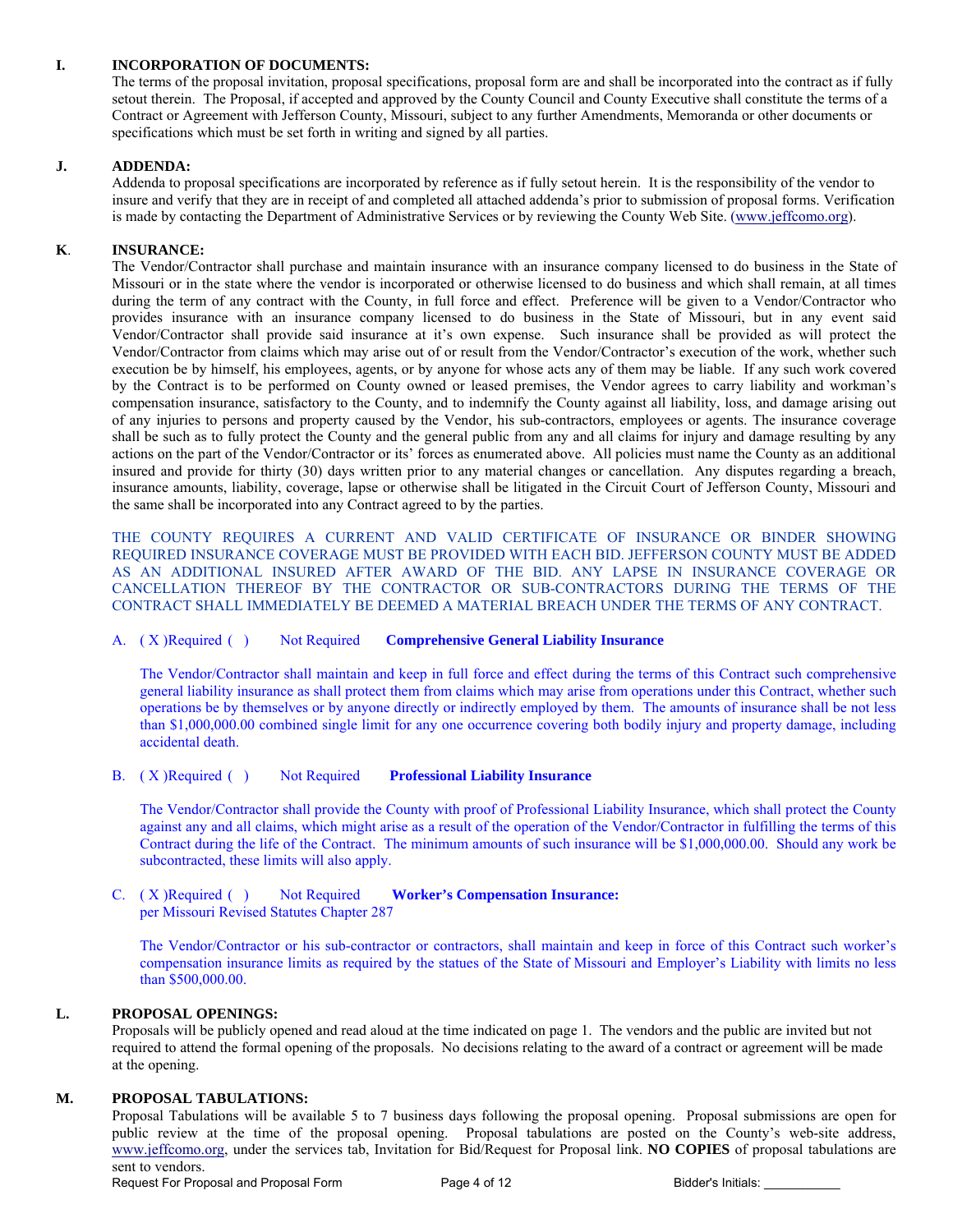## **PROPOSAL FORM AND CONTRACT**

#### **A. PROPOSAL REPRESENTATIONS:**

The vendor, by executing the proposal form certifies that:

- 1. The proposal complies with Request for Proposal, Form and Proposal Specifications.
- 2. The vendor is not debarred or suspended from participation in Federal Assistance programs.

#### **B. TAXES:**

No bid or proposal shall be awarded by Jefferson County unless the prospective bidder provides proof that the bidder does not owe delinquent real or personal property taxes to Jefferson County. The prospective bidder may be required to provide proof in the form of an original paid tax receipt issued by the Jefferson County Collector or a verified affidavit stating that the applicant does not own any real or personal property in Jefferson County. Tax receipts for the past 3 years are required and may be obtained at http://jeffersonmo.devnetwedge.com/ or a notarized affidavit stating that the applicant does not own any real or personal property in Jefferson County on company letterhead.

**Section 135.040 of the Jefferson County Code of Ordinances (Ord. No. 10-0411) requires that no bid or proposal shall be awarded by Jefferson County unless the prospective bidder provides proof that the bidder does not owe delinquent real or personal property, or that the bidder does not own any real or personal property in Jefferson County. All delinquent real or personal property taxes shall be paid, in-full, prior to the award of any bid, or proof shall be provided that the bidder does not own any real or personal property in Jefferson County prior to the award of any bid. Jefferson County considers that the failure to pay any and all real or personal property taxes due Jefferson County, Missouri, the failure to report all real or personal property owned, held or used in Jefferson County, the failure to provide proof thereof, and/or the failure to keep said tax bills current shall be deemed a material breach of the contract and will subject the contract to immediate cancellation. All taxes, due and owing, must be paid in full at the time the bid is awarded by Jefferson County and remain paid during the entire term of the contract unless the prospective bidder provides proof that the bidder does not own real or personal property in Jefferson County. This requirement shall not apply to the award of bids for projects which are funded in whole or in part by Federal funds.** 

#### **C. CERTIFICATION OF INDEPENDENT PRICE DETERMINATION:**

- 1. The prices in the proposal shall be independently determined, without consultation, communication, or agreement for the purpose of restricting competition as to any matter relating to price with any Vendor or other person.
- 2. Unless otherwise required by law, the prices shall not have been knowingly disclosed by the Vendor prior to opening; or
- 3. No attempt has been made or will be made by the vendor to induce any other person or firm to submit or not to submit a proposal.

#### **D. PRICE:**

The price(s) specified in this proposal shall be firm and not subject to contingency or reservation. The vendor represents prices specified in the proposal do not exceed current selling price for the same or substantially similar good or service, and are the same as or lower than other prices charged to the vendor's most favored customer. In the event the stated prices are determined to be higher than the prices for which Supplier has sold the items, or services, to others, this contract price shall be reduced accordingly. **Proposal prices are ALL INCLUSIVE: (Shipping, Handling, Delivery, and Assembly to locations specified by the County). Prices shall be firm for ALL County departments and locations for term of the agreement**.

#### **E. MISSOURI DOMESTIC PRODUCT PROCUREMENT ACT:**

Vendor represents that the goods provided comply with Sections 34.350 to 34.359, RSMo, known as the Domestic Product Procurement Act. The act encourages the purchase of products manufactured or produced in the United States, State of Missouri, and Jefferson County, Missouri. Vendor shall include proof of compliance with the Act with the proposal.

#### **F. NON-EXCLUSIVE AGREEMENT:**

The contractor shall understand and agree that the contract shall not be construed as an exclusive agreement and further agrees that the County may secure identical and/or similar services or products from other sources at anytime in conjunction with or in replacement of the contractor's services.

#### **G. DEFINITIONS:**

- 1. The term "County" means the Jefferson County, Missouri and its designated representatives.<br>
2. The term "Vendor" means Sunnlier. Contractor. and Seller and includes designated represent
- 2. The term "Vendor" means Supplier, Contractor, and Seller and includes designated representatives.
- 3. The term "RFP" means Request for Proposal.
- 4. The term "Agreement/Contract means Binding Agreement, Contract, Request for Purchase, Order.

#### **H. INSPECTION, ACCEPTANCE AND APPROVALS:**

Goods shall at all times and places, including the period of manufacture, are subject to inspection and test by County. County will accept or give notice of rejection of goods delivered within a reasonable time after receipt. Acceptance shall not waive any warranty. All goods supplied are subject to final inspection and acceptance by County notwithstanding payment, prior inspections or approvals. County may require prompt replacement or correction of rejected goods at Supplier's expense, including a reduction in price for rejected goods. Supplier shall not resubmit rejected goods to County without prior written approval and instructions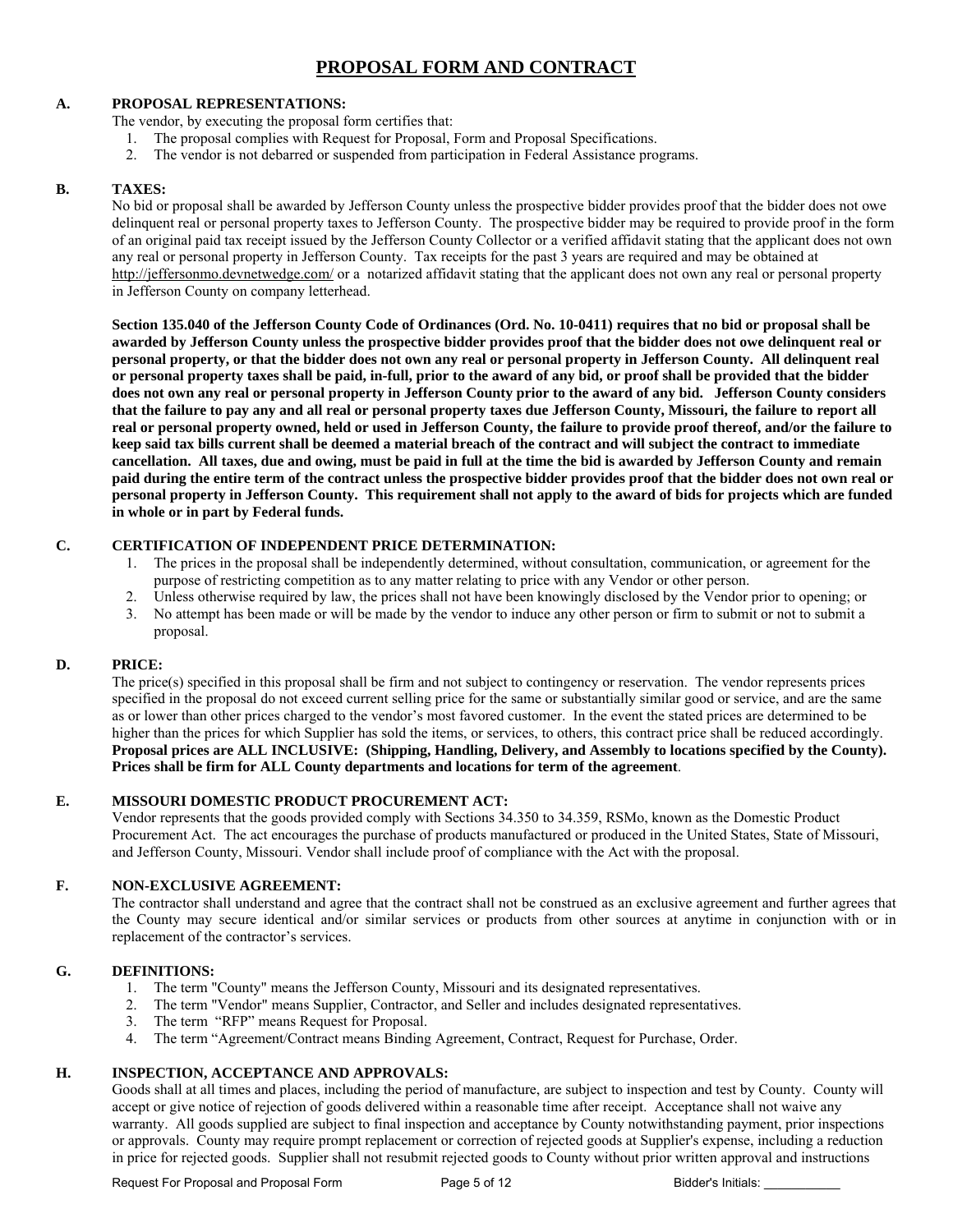from County. In addition, Supplier shall identify resubmitted goods as previously rejected. Supplier shall provide and maintain a quality assurance and control system acceptable to County.

#### **I. WARRANTY:**

Unless otherwise agreed to in writing by the parties, Supplier warrants that items ordered to specifications will conform thereto and to any drawings, samples or other descriptions furnished or adopted by County, or, if not ordered to specifications will be fit and sufficient for the purpose intended, and that all items will be new, merchantable, of good material and workmanship, and free from defect. Such warranties, together with Supplier's service warranties and guarantees, if any, shall survive inspection, test, acceptance of, and payment for the items and shall run to County and its assigns. Except for latent defects, the County shall give notice of any nonconformity to the Supplier within one (1) year after acceptance. County may return for credit or require prompt correction or replacement of the defective or non-conforming goods or have the defective good corrected or replaced at Supplier's expense. Return to Supplier of any defective or non-conforming goods and delivery to County of any corrected or replaced goods shall be at Supplier's expense. Defective or non-conforming items shall not be corrected or replaced without written authorization by County. Goods required to be corrected or replaced shall be subject to the provisions of this clause and the clause hereof entitled "Inspection, Acceptance and Approvals" in the same manner and to the same extent as goods originally delivered under this contract.

#### **J. PAYMENT:**

County will pay Supplier for goods upon delivery to, submission of certified invoices and acceptance. The County will not be responsible for articles or services furnished without a purchase order. Price is tax-exempt.

#### **K. CHANGE ORDER:**

County may make changes within the general scope of this contract. If any such changes cause an increase or decrease in the cost of or the time required for the performance of any part of the work, whether changed or not changed by any such order, an equitable adjustment shall be made in the price or delivery schedule or both, and any change order shall be in writing. Any claim by a Supplier for adjustment under this clause shall be asserted within fifteen (15) days from the date of receipt of this written order directing the change, provided, however, County, if it decides that the facts justify such action, may receive and act upon such claim asserted at any time prior to final payment.

#### **L. DELIVERIES:**

Deliveries shall be made in strict accordance with any delivery schedule contained in the proposal specification or contract and in the exact quantity ordered. Failure to adhere to delivery schedule is reason for termination in accordance with the "termination" clause. Deliveries are to be made at locations specified by the County at time of Order.

#### **M. RESPONSIBILITY FOR SUPPLIES:**

Pursuant to Section 290.560 RSMo, Supplier/Contractor shall employ only Missouri laborers and laborers from nonrestrictive states except that other laborers may be used when Missouri laborers or laborers from nonrestrictive states are not available, or are incapable of performing the particular type of work involved, if so certified by the contractor and approved by the County. Except as otherwise provided, Supplier shall be responsible and bear all risks for loss and damage to goods until delivery at County's facilities, regardless of F.O.B. point, point of inspection or acceptance; and if the goods are rejected.

#### **N. SUBCONTRACTS:**

Supplier shall not enter into any subcontract(s) in excess of \$25,000 or 20% of this contract price; whichever is less, for any goods without County's prior written approval.

#### **O. CHOICE OF LAW:**

This proposal and contract shall be governed and interpreted according to the laws of the State of Missouri. Venue for any court action shall be in Jefferson County, Missouri.

# **P. TERMINATION: 1.** General:

- Performance of work may be terminated by the County in whole, or from time to time in part, whenever County shall determine that such termination is in the best interests of County. Termination shall be affected by delivery to Supplier of a Notice of Termination specifying the extent to which performance of work is terminated and the date upon which such termination becomes effective. If such notice does not state termination is pursuant to subparagraph 2, 3, or 4 of this paragraph, County shall have the right to so indicate within thirty (30) days. If no notice is delivered within the thirty (30) day period, or such longer periods as is mutually agreed to by the parties, the original Notice of Termination shall be deemed to be issued pursuant to subparagraph 1 of this paragraph.
- 2. Bankruptcy or Insolvency: In the event bankruptcy proceedings are commenced by or against Supplier or under any provisions of the United States Bankruptcy Act or for the appointment of a receiver or trustee or a general assignment for the benefit of creditors of either party, County shall be entitled to terminate without further cost or liability.
- 3. **Section 135.040 of the Jefferson County Code of Ordinances (Ord. No. 10-0411) requires that no bid or proposal shall be awarded by Jefferson County unless the prospective bidder provides proof that the bidder does not owe delinquent real or personal property, or that the bidder does not own any real or personal property in Jefferson County. All delinquent real or personal property taxes shall be paid, in-full, prior to the award of any bid, or**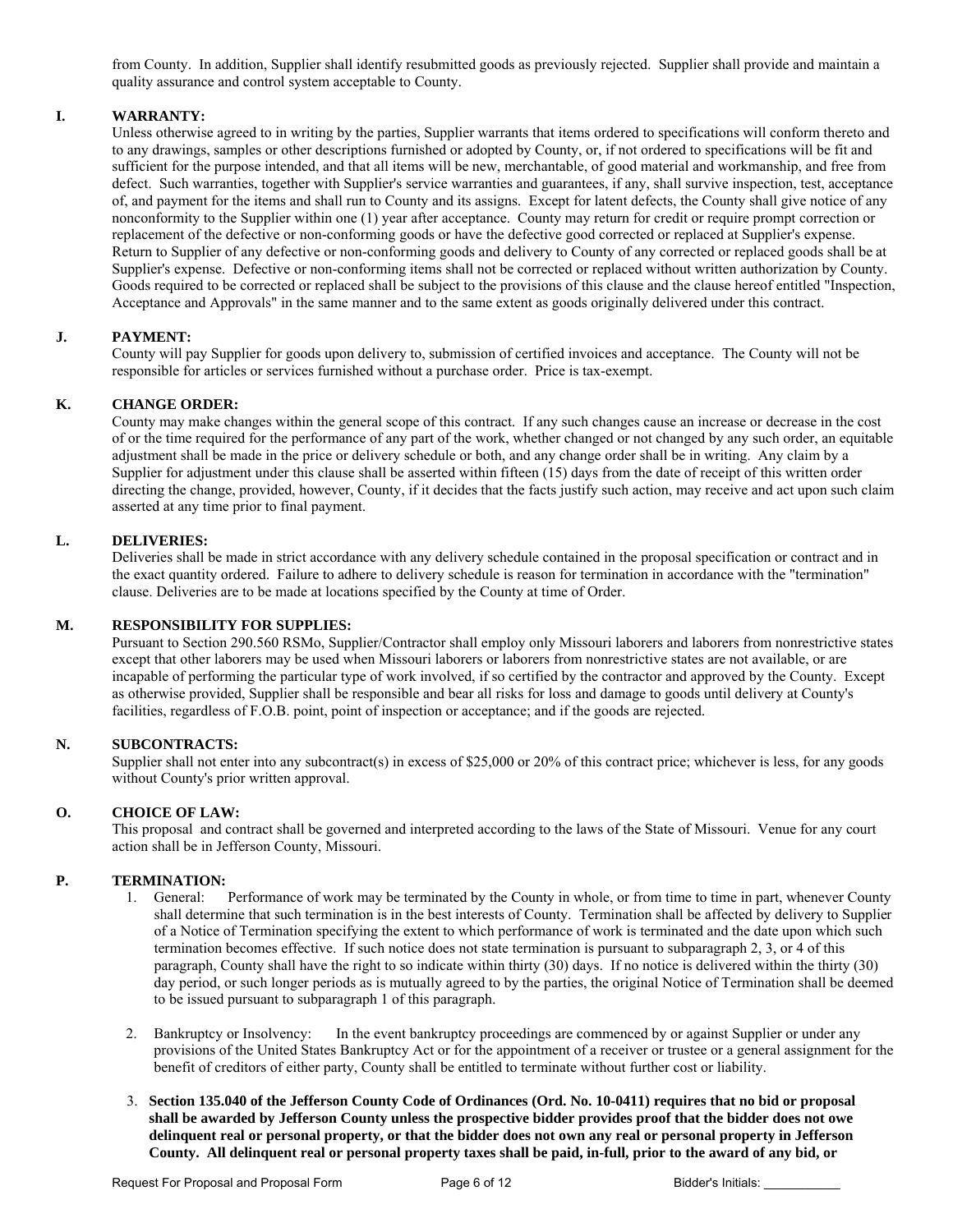**proof shall be provided that the bidder does not own any real or personal property in Jefferson County prior to the award of any bid. Jefferson County considers that the failure to pay any and all real or personal property taxes due Jefferson County, Missouri, the failure to report all real or personal property owned, held or used in Jefferson County, the failure to provide proof thereof, and/or the failure to keep said tax bills current shall be deemed a material breach of the contract and will subject the contract to immediate cancellation. All taxes, due and owing, must be paid in full at the time the bid is awarded by Jefferson County and remain paid during the entire term of the contract unless the prospective bidder provides proof that the bidder does not own real or personal property in Jefferson County. This requirement shall not apply to the award of bids for projects which are funded in whole or in part by Federal funds.** 

- 4. Default: County may terminate the whole Contract or any part in either of the following circumstances:
	- a. If supplier fails to deliver the items required by the contract within the time specified; or
		- b. If supplier fails to perform any of the other provisions of the contract, or so fails to make progress as to endanger performance of the contract in accordance with its terms, and in either of these two circumstances does not cure such failure within a period of ten (10) days after notice from County specifying such failure. In the event of termination under subparagraph 1, County shall have the right to procure, on such terms and in such manner as it may deem appropriate, items similar to those terminated, and to recover from Supplier the excess cost for such similar items provided, however, Supplier shall not be liable for such excess costs where the failure upon which the termination is based has arisen out of causes beyond the control of Supplier and without the fault or negligence of Supplier. Such causes shall be deemed to include fires, floods, earthquakes, strikes, and acts of the public enemy. The rights of County provided in subparagraph 1 shall be in addition to any other rights provided by law or the contract.
		- c. In the event of the Supplier's non-compliance with the provisions as set forth. This Contract may be cancelled, terminated or suspended in whole or in part and the supplier may be declared ineligible for further County contracts. The rights and remedies of the County provided in this paragraph shall not be exclusive but are in addition to any remedies provided in this Contract or as provided for by law.

#### **Q. NOTICE AND SERVICE THEREOF:**

Any notice from the County shall be in writing and considered delivered and the service thereof completed when said notice is posted, by certified or regular mail, to the Supplier, at the address stated on the proposal form.

#### **R. CONTRACT TERM:**

Performance shall be governed solely by the terms and conditions as set forth in the Request for Proposal, Proposal Specifications, Proposal Form and the Contract notwithstanding any language contained on any invoice, shipping order, bill of lading or other document furnished the Seller at any time and the acceptance by the County for any goods furnished.

#### **S. COMPLIANCE WITH APPLICABLE LAWS:**

Supplier warrants it has complied with all applicable laws, rules and ordinances of the United States, Missouri or any other Governmental authority or agency in the manufacture or sale of the goods, including but not limited to all provisions of the Fair Labor Standards Act of 1938, as amended.

#### **T. ACTS OF GOD:**

No party shall be liable for delays, nor defaults due to Acts of God or the public enemy, riots, strikes, fires, explosions, accidents, governmental actions of any kind or any other causes of a similar character beyond its control and without its fault or negligence.

#### **U. SELLER'S INVOICES:**

Invoices shall contain the following information. Contract number (if any), Purchase Order Number, Item number, contract description of goods or services, sizes, quantities, unit prices and extended totals. Invoices for and inquiries regarding payment should be addressed to the County Accounts Payable Clerk.

#### **V. APPROVAL:**

It is agreed the acceptance of a proposal shall not be valid and binding upon the County until approved by the County Purchasing Agent, County Council and County Counselor.

#### **W. INDIVIDUAL, PARTNERSHIPS, CORPORATIONS:**

Indicate: [ ] Individual: [ ] Partnership: [ ] Corporation.

Incorporated in the State of

#### **X. LITIGATION:**

This agreement shall be interpreted under the laws of the State of Missouri. Any disagreements, questions, controversies, litigation or other causes of action whatsoever arising from or under the terms of this agreement shall be resolved in the trial courts of 23rd Judicial Circuit Court of the State of Missouri-Hillsboro, Missouri.

**Y. LANGUAGE:** Bids and all related documents will only be accepted in the English Language.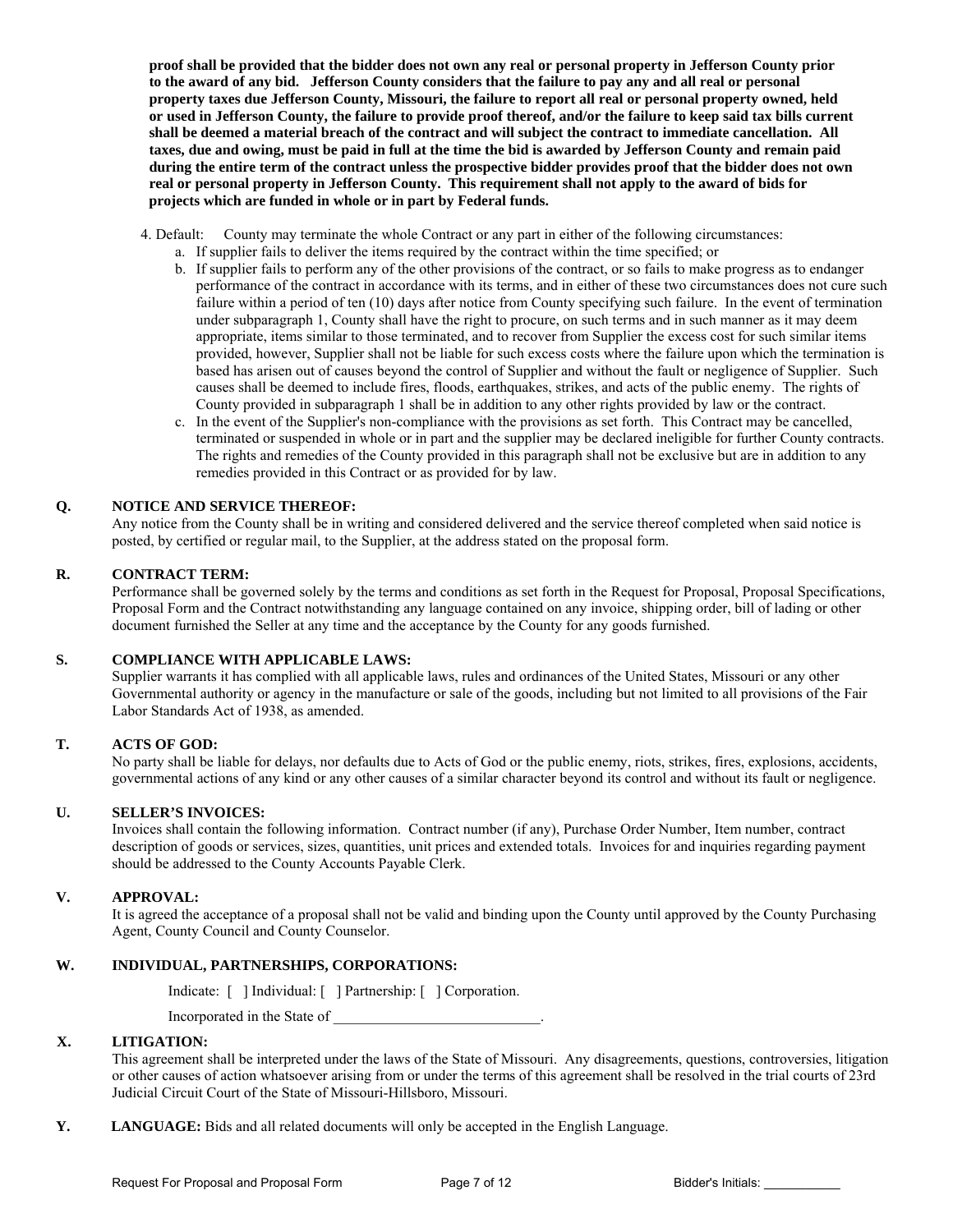# THE INVITATION FOR BID / REQUEST FOR PROPOSAL NOTICES ARE POSTED ON THE JEFFERSON COUNTY, MISSOURI WEBSITE AT WWW.JEFFCOMO.ORG LOCATED UNDER THE SERVICES TAB, INVITATION FOR BID / REQUEST FOR PROPOSAL LINK.

# **SPECIFICATION CONTACT**

**RANDY MULLER – INFORMATION TECHNOLOGY – 636-797-5592**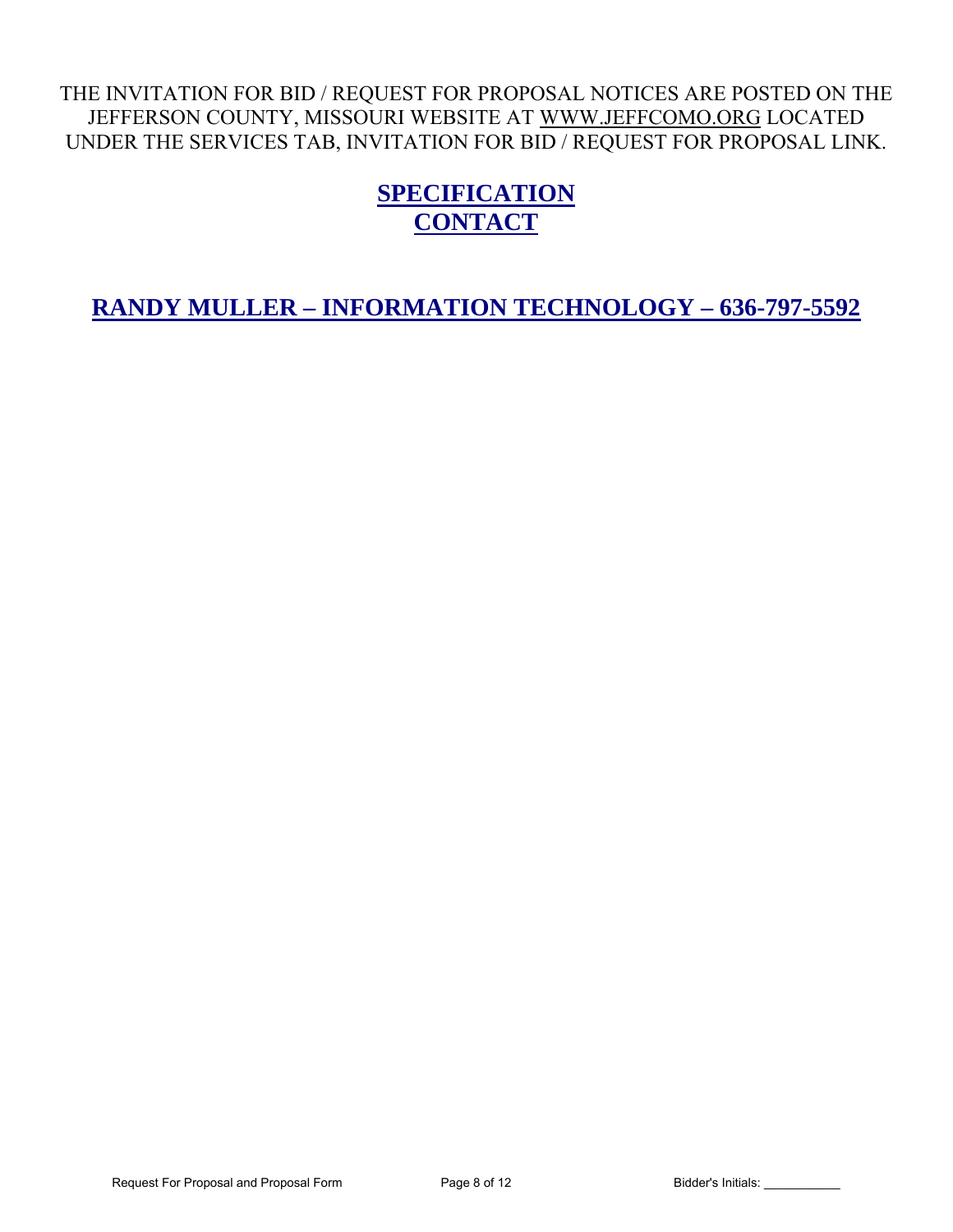## **AFFIDAVIT OF WORK AUTHORIZATION**

The grantee, sub grantee, contractor or subcontractor who meets the section 285.525, RSMo definition of a business entity must complete and return the following Affidavit of Work Authorization.

| Comes now | (Name of Business Entity Authorized Representative) as                                                           |
|-----------|------------------------------------------------------------------------------------------------------------------|
|           | (Position/Title) first being duly sworn on my oath, affirm                                                       |
|           | (Business Entity Name) is enrolled and will continue to participate in the                                       |
|           | E-Verify federal work authorization program with respect to employees hired after enrollment in the program      |
|           | who are proposed to work in connection with the services related to                                              |
|           | (Bid/Grant/Subgrant/Contract/Subcontract) for the duration of the grant, subgrant, contractor, or subcontractor, |
|           | if awarded in accordance with subsection 2 of section 285.530, RSMo. I also affirm that                          |
|           | (Business Entity Name) does not and will not knowingly employ a person                                           |
|           | who is an unauthorized alien in connection with the contracted services related to                               |
|           | (Bid/Grant/Subgrant/Contract/Subcontract) for the duration of                                                    |
|           | the grant, subgrant, contract, or subcontract, if awarded.                                                       |

*In Affirmation thereof, the facts stated above are true and correct. (The undersigned understands that false statements made in this filing are subject to the penalties provided under section 575.040, RSMo.)* 

| Authorized Representative's Signature                                                                                        | Printed Name                               |        |  |
|------------------------------------------------------------------------------------------------------------------------------|--------------------------------------------|--------|--|
| Title                                                                                                                        | Date                                       |        |  |
| Subscribed and sworn to before me this $\frac{\overline{\text{OAY}}}{}$ of $\frac{\overline{\text{OAV}}}{\text{OAV}}$ . I am |                                            |        |  |
| commissioned as a notary public within the County of $\frac{1}{N_\text{NME OF COUNTY}}$ , State of                           |                                            |        |  |
| (NAME OF STATE)                                                                                                              | $\rightarrow$ and my commission expires on | (DATE) |  |
| Signature of Notary                                                                                                          | Date                                       |        |  |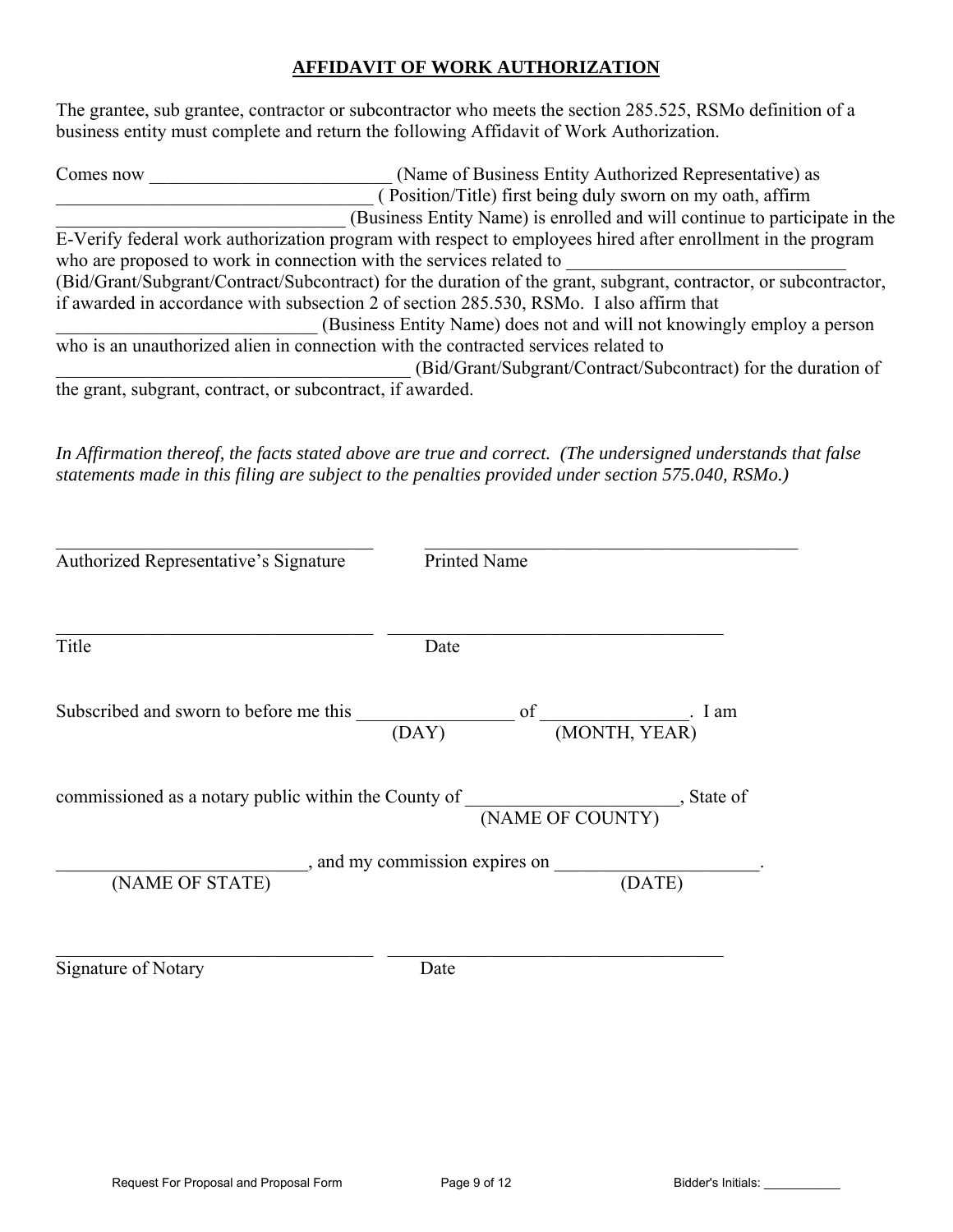### **AFFIDAVIT OF WORK AUTHORIZATION**

(Continued)

### **CURRENT BUSINESS ENTITY STATUS**

I certify that **I** certify that **I** certify that **I** certify that **I** certify that **I** certify that **I** certify that **I** certify that **I** certify that **I** certify that **I** certify that **I** certify that **I** certify that **I** entity as defined in section 285.525, RSMo pertaining to section 285.530, RSMo as stated above.

 $\mathcal{L}_\text{max} = \frac{1}{2} \sum_{i=1}^n \mathcal{L}_\text{max}(\mathbf{z}_i - \mathbf{z}_i)$ 

 Authorized Business Entity Authorized Business Entity Representative's Name Representative's Signature (Please Print)

Business Entity Name Date

 $\mathcal{L}_\mathcal{L} = \mathcal{L}_\mathcal{L} = \mathcal{L}_\mathcal{L} = \mathcal{L}_\mathcal{L} = \mathcal{L}_\mathcal{L} = \mathcal{L}_\mathcal{L} = \mathcal{L}_\mathcal{L} = \mathcal{L}_\mathcal{L} = \mathcal{L}_\mathcal{L} = \mathcal{L}_\mathcal{L} = \mathcal{L}_\mathcal{L} = \mathcal{L}_\mathcal{L} = \mathcal{L}_\mathcal{L} = \mathcal{L}_\mathcal{L} = \mathcal{L}_\mathcal{L} = \mathcal{L}_\mathcal{L} = \mathcal{L}_\mathcal{L}$ 

As a business entity, the grantee, sub grantee, contractor, or subcontractor must perform/provide the following. The grantee, sub grantee, contractor, or subcontractor shall check each to verify completion/submission:

 $\Box$  Enroll and participate in the E-Verify federal work authorization program (Website: http://www.dhs.gov/e-verify; Phone: 888-464-4218: Email:  $e$ -verify@dhs.gov) with respect to the employees hired after enrollment in the program who are proposed to work in connection with the services required herein;

AND

□ Provide documentation affirming said company's/individual's enrollment and participation in the E-Verify federal work authorization program. Documentation shall include a page from the E-Verify Memorandum of Understanding (MOU) listing the grantee's, subgrantee's, contractor's, or subcontractor's name and the MOU signature page completed and signed, at minimum, by the grantee, subgrantee, contractor, or subcontractor and the Department of Homeland Security – Verification Division; (if the signature page of the MOU lists the grantee's, subgrantee's, contractor's, or subcontrator's name, then no additional pages of the MOU must be submitted).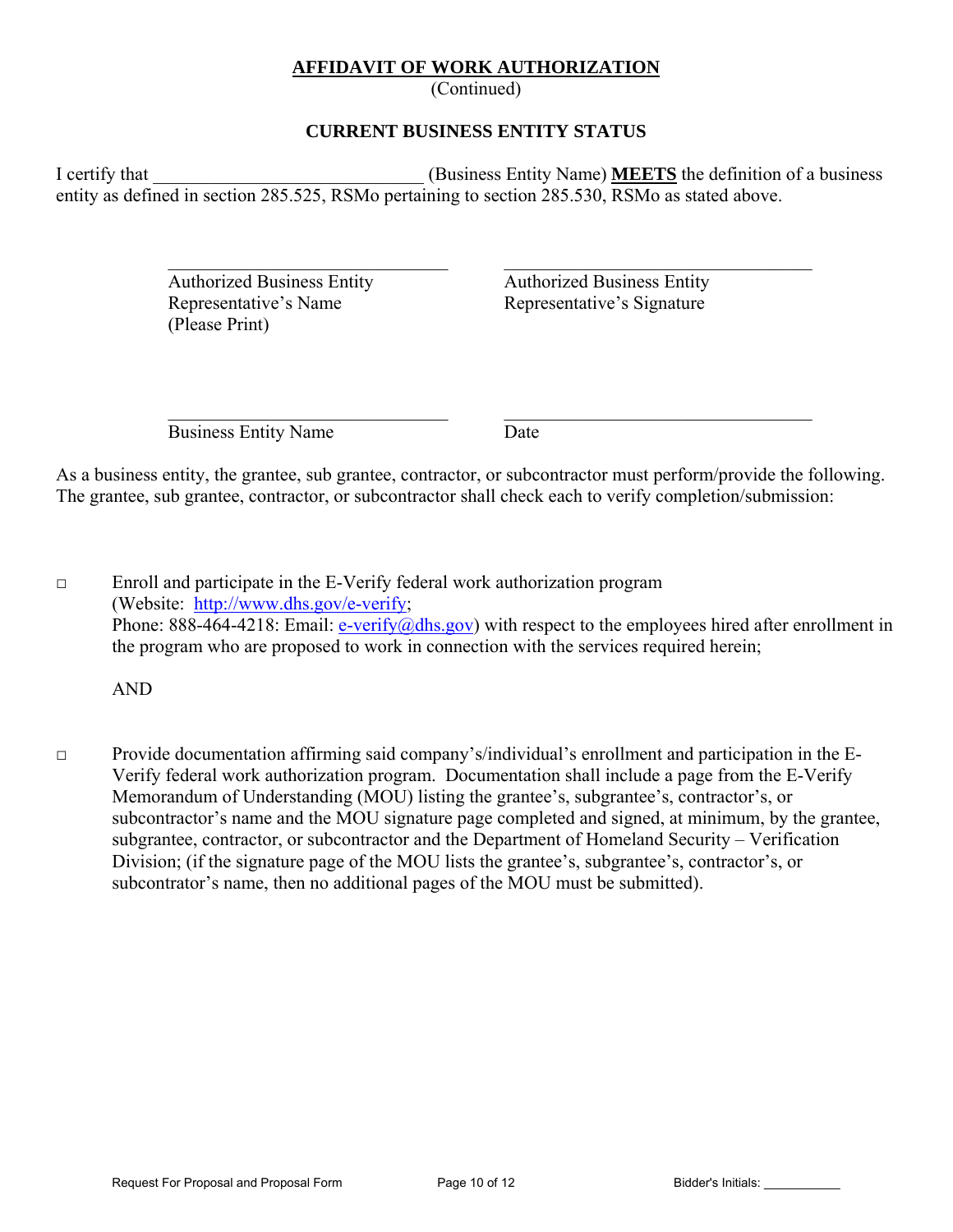### **SPECIFICATIONS**

MITEL 5340 telephones

Must have MITEL certified IP License for each telephone.

Qty 60 plus phones depending on price.

TOTAL COST PER PHONE \$\_\_\_\_\_\_\_\_\_\_\_\_\_\_\_\_\_\_\_\_\_\_\_\_\_\_\_\_\_\_\_\_\_

COST PER LICENSE \$\_\_\_\_\_\_\_\_\_\_\_\_\_\_\_\_\_\_\_\_\_\_\_\_\_\_\_\_\_\_\_\_\_\_\_\_\_\_\_